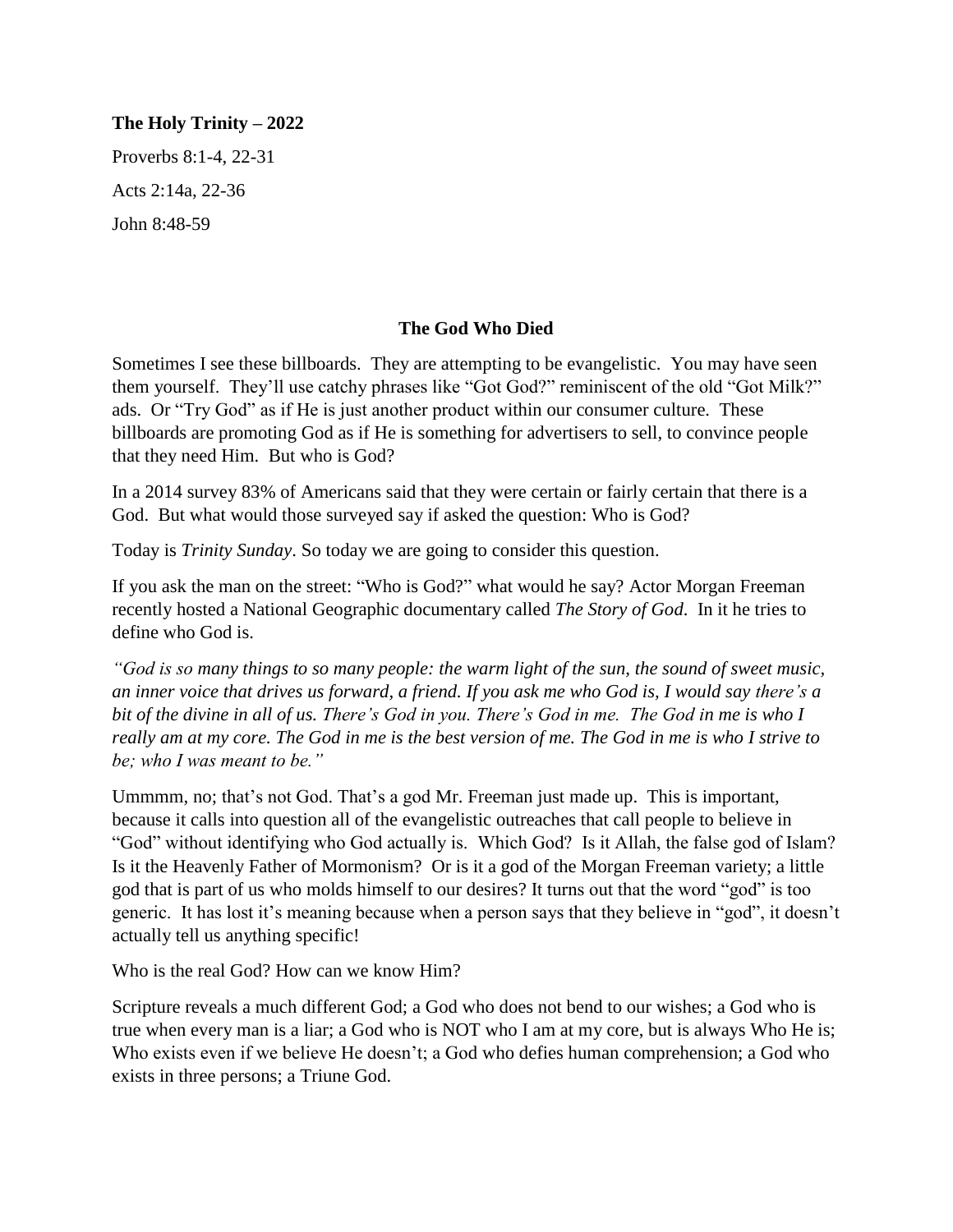And God has a name. In Exodus, when God commissions Moses to lead the people out of Egypt, Moses questions God.

**Then Moses said to God, "If I come to the people of Israel and say to them, 'The God of your fathers has sent me to you,' and they ask me, 'What is his name?' what shall I say to them?"** (Exodus 3:13).

What is your name, God? His answer?

God said to Moses, "I AM WHO I AM." And he said, "Say this to the people of Israel: 'I AM has sent me to you'" (Exodus 3:14).

Just "I am." "The One who EXISTS sent you." I AM, YHWH, sent you. This profound. The name of God is "I Am/ I Exist."

But if we want to know who God is; if we want to encounter Him, and not some hyper-spiritual, wishy-washy, touchy-feely experience. If we want to see and touch and hear this God who exists, we must turn to Jesus. In our gospel reading this morning we read where Jesus is talking to the people and He makes the following claim.

# **"Truly, truly, I say to you, if anyone keeps my word, he will never see death"** (John 8:52).

What a claim! So much for Jesus just being a "good teacher"! What mere man can make such a claim? And what does it even mean? His listeners picked up on this, saying:

**"Now we know that you have a demon!** *Abraham* **died, as did the** *prophets***, yet you say, 'If anyone keeps my word, he will never taste death.' Are you greater than our father Abraham, who** *died***? And the** *prophets* **died!** *Who do you make yourself out to be?"* (John 8:53).

Ha! Never taste death? Everybody dies! Abraham and the prophets are dead! This Jesus was clearly making odd claims about Himself. And how does He respond?

**Jesus answered, "If I glorify myself, my glory is nothing. It is my Father who glorifies me, of whom you say, 'He is our God.' But you have not known him. I know him. If I were to say that I do not know him, I would be a liar like you, but I do know him and I keep his word.** *Your father Abraham rejoiced that he would see my day. He saw it and was glad.***" So the Jews said to him, "You are not yet fifty years old, and have you seen Abraham?"** (John 8:53-57).

This really confuses them. Is this Rabbi claiming to have met Abraham? How did Abraham see Him? Well, the answer to that is found in Genesis, where Abraham is given the prophecies that His offspring would be the Christ and bless the world. This fact, however, got past the listeners.

It is what Jesus says next that really rocks the boat. Listen closely!

## **Jesus said to them, "Truly, truly, I say to you, before Abraham was, I am"** (John 8:58).

Did you catch that? He doesn't simply make the claim that He is very old. He could have said, "Before Abraham was, I *was.*" Instead HE says "**before Abraham was, I am."** This is the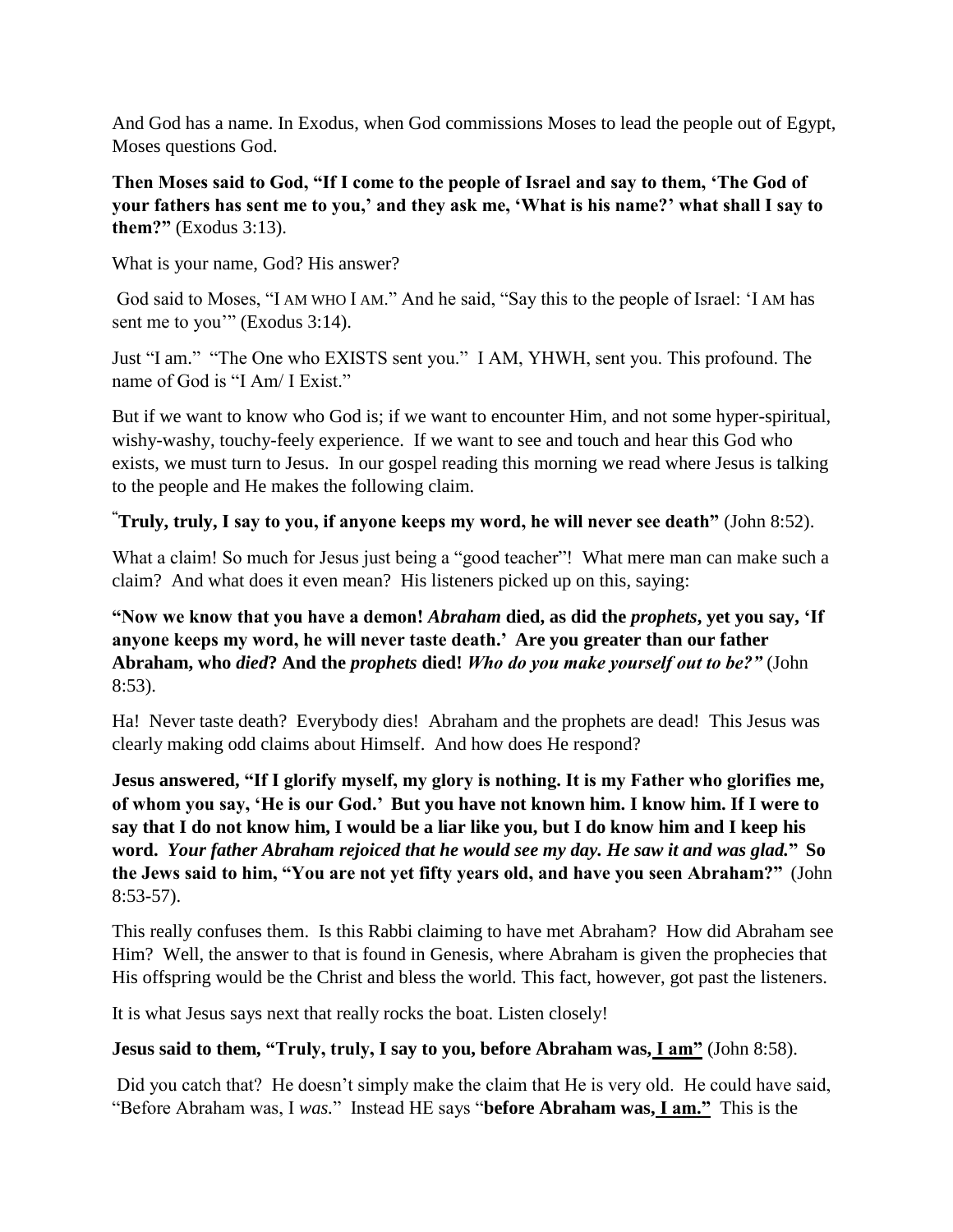name God gave to Moses from the burning bush. Jesus is claiming to be the God of the burning bush; the God of Mt Sinai and the God of the Exodus!

## **So they picked up stones to throw at him, but Jesus hid himself and went out of the temple** (John 8:59).

Scripture teaches, without question, the deity of Jesus Christ. This is why we cannot simply say, believe in God! That is too vague. Nobody knows what you are talking about! There's this quote of Luther's that I really love. He wrote:

*"Men in the schools of higher learning have hitherto speculated about God's works in heaven above and have played with them, asking themselves what He is, thinks, and does by Himself, etc. But if you really want to fare safely and really find and grasp God so as to find grace and help with him, then let no one persuade you to look for Him anywhere else except in the Lord Christ."*

### *"I should and will know of no God other than the God who is in my Lord Christ."*

It is in the face of the God-man, Jesus Christ, that we see the face of God. He is the Word of God made flesh, who came to dwell among us. He came to be one of us. He came to die as one of us! And this death is the most perplexing part of all.

Jesus died for you! We say this so often and hear it so often that it, sadly, almost sounds cliché. But let's rephrase it a bit, and perhaps we can break through those callouses than shield us from the true meaning of the phrase. *God died for you*! God, the creator of all things, allowed Himself to be beaten and flogged and nailed, a bloody pulp of a man, naked and humiliated, onto a piece of wood; on display for the world to see, and to laugh at and to mock. *What CAN this mean*?

Why? How? It must have been something big for God to choose to do this. It must have been for a profound reason. And whatever He was trying to accomplish, there must have been no other way! It's too extreme of a measure! It's scandalous; unthinkable. If I didn't know better, I would say that it is blasphemy to even consider it! Indeed; it was to save the world.

Look around. We wrecked the world. Spoiled it! It was good. But we broke it. Like one rotten apple ruins the whole barrel, Adam and Eve introduced sin and rot to the world. We have fallen. And in our despair, where did we turn? To anything and everything other than the true God! Gods of our own creation – that's where we turned. To the Zeuses and the Ras and the Baals of our own imagination. Today perhaps we might say possessions and politics and ourselves – that's where we are turning. And in popular culture, even many who claim belief in God, are only believing in a god which they find within themselves. And though none of us may worship Thor, the Norse god of Thunder (I'm pretty sure), we all are idolaters in some way or other.

At times we are like those who questioned Jesus, trying to make Him say what we want Him to say, rather than what He actually said. We sinfully want God to be who we want him to be; a God who, like a genie, grants our every wish. When we ask for something, and He does not give it to us we whine, or accuse Him of not listening . . . or existing.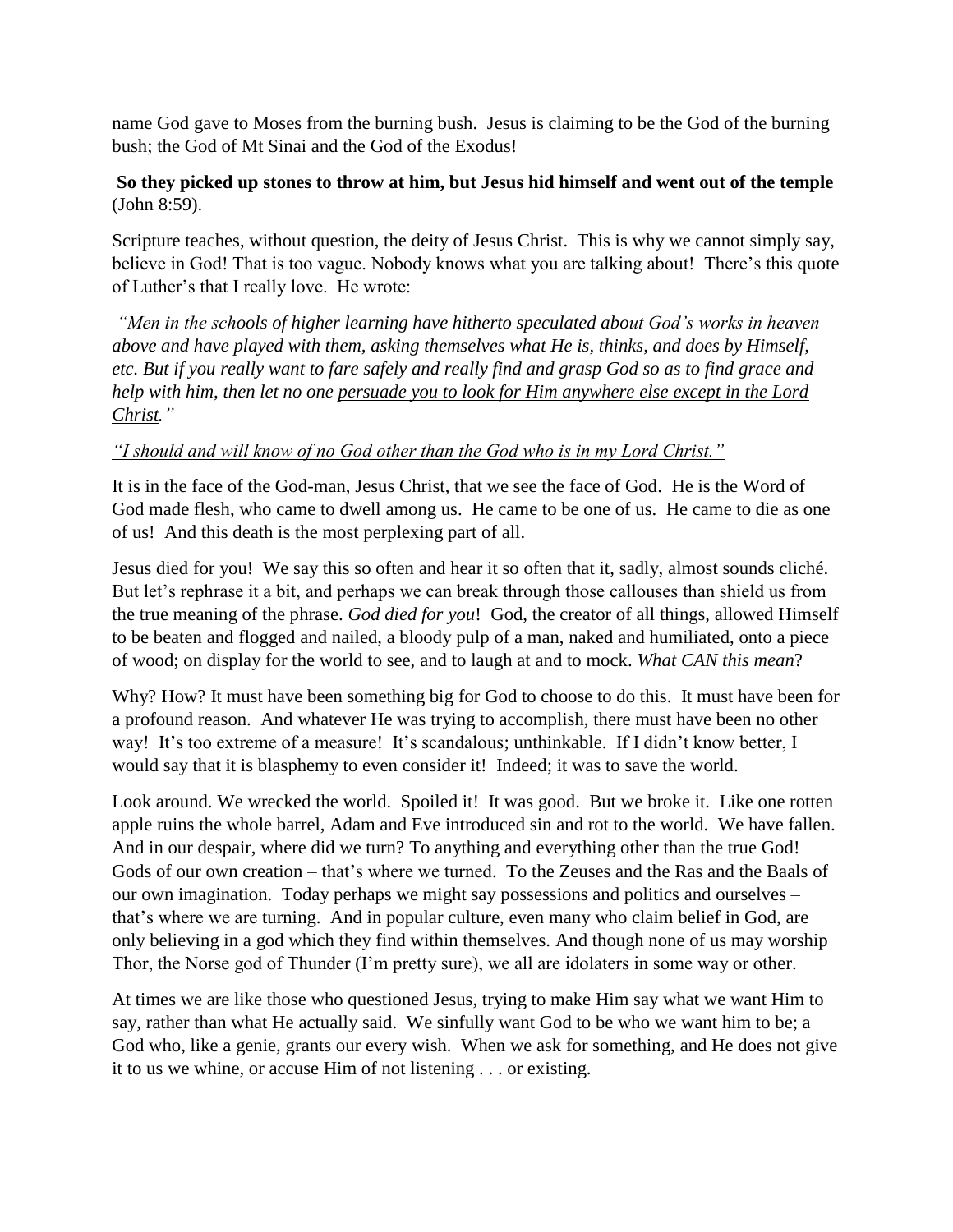How often do we commit idolatry by trying to remake God into our own image? How often do we try and make Him whatever we want Him to be in that moment?

When evil happens the world shouts out "Where is your God now?" "Why doesn't He put a stop to this?" They mercilessly scream down fire and brimstone on the evildoers, calling for a God who would do as they think He should. In these times we want God's justice and wrath. We want Him to stomp out evil.

But when we look in the mirror at ourselves and see the sinful, selfish person staring back at us. When we suffer, where do we turn first? To God? Or do we tend to trust more in our own schemes and plans; in our bank account; in legislatures? Think about it. Where do you go? Where do you run? Where do you hide? Is it in the loving arms of God? Do you hide yourself in the saving wounds of Christ? How often are we idolaters who by no means ought to inherit the kingdom of heaven?

And so, we find ourselves caught in our own trap. We want a God who will judge the sin of others . . . harshly . . . with fire and brimstone, but we also want a God who will turn the other way at our own sins. Like Morgan Freeman who defines God as "The God in me is who *I* really am at my core . . .the best version of *me* . . .who *I* strive to be . . . who *I* was meant to be." We don't want a God who might actually JUDGE *our* SIN. No. We want the friendly grandfather God who pats us on the head and says: "It's okay, run along and play." In our flesh we want cheap grace. A free pass God. A no consequences God.

But this is not the God revealed to us. No. He is a God who punishes sin. Any and all sin. Think of the great Flood. Think of Sodom and Gomorrah. God does not play around. There is no patting on the head. Sin must be judged. Those heinous crimes we see on the news must be judged. Your sin must be judged. My sin must be judged. Scripture does indeed paint a picture of a wrathful, vengeful God.

And so, we come full-circle. Returning to Calvary. God on a cross. There He hung. Dying. The only God; dying. All of the vengeance and wrath against all of the sins of humanity poured out on this one man. And no ordinary man could cover the sins of the world. The death of any ordinary man would only be the payment for his own sin. Only the sinless God, who deserved no death, could pay price for someone else's sin. And only the infinite God could take on the sins of ALL.

Luther makes another comment in this regard. "God Himself is a terrible God if we want to deal with Him apart from Christ - a God in whom we find no comfort but only wrath and displeasure!" Harsh words. But true.

As Jesus said in today's text: **"Truly, truly, I say to you, if anyone keeps my word, he will never see death."** This is because He died FOR you, that even though you die, yet may you live again! So . . .

Believe! Believe in the Triune God who exists. The God who exists: One God – Three Persons: The Father, Son and Holy Spirit. Not in some god that you find within yourself. Not Morgan Freeman's god. Believe in the God who is out there. Believe in the God who is who He is